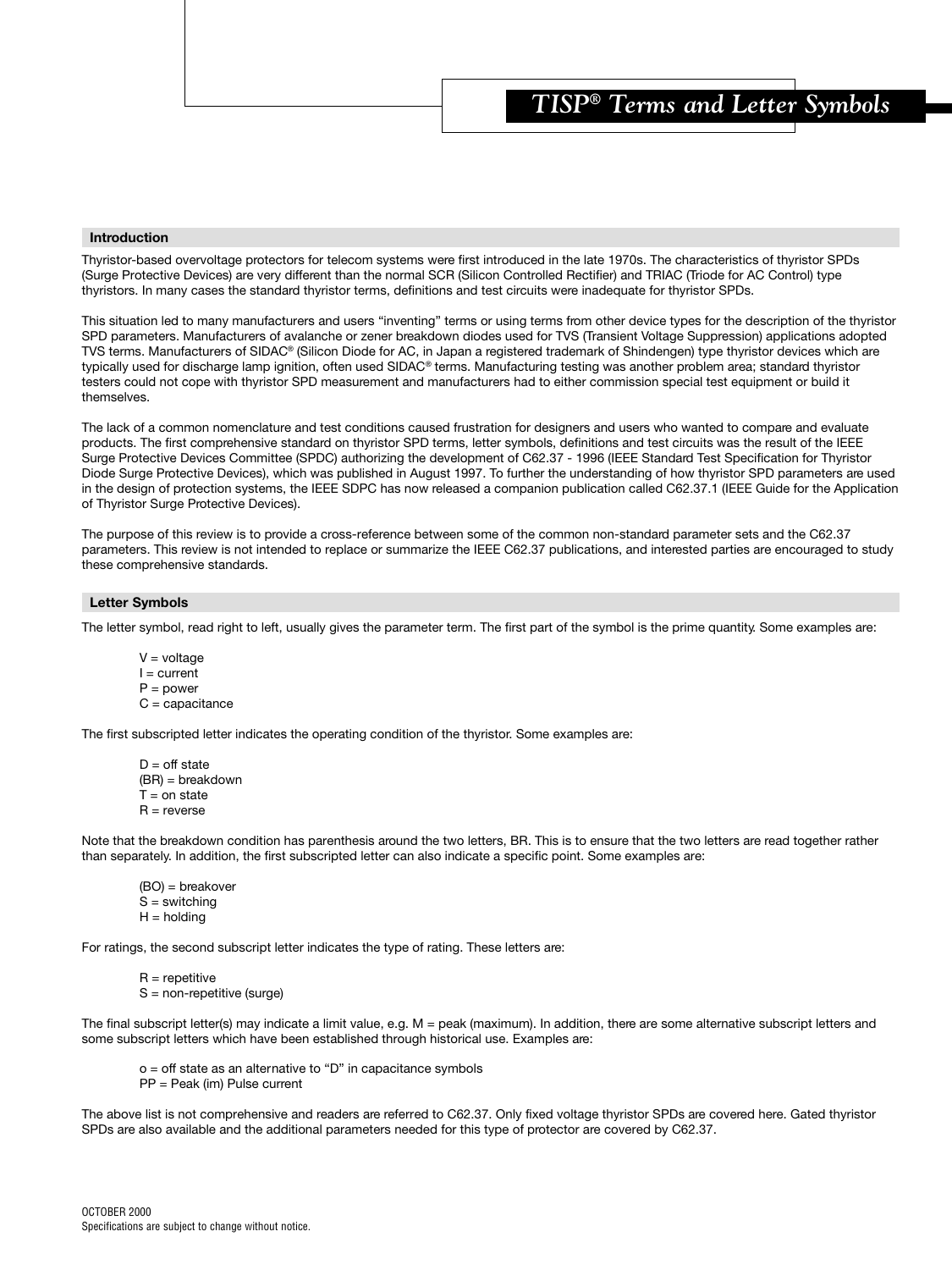# BOURD

### **Letter Symbols (continued)**

To deduce a letter symbol term, the convention is to read the symbol from right to left as in the following examples:

V<sub>D</sub> = Off-state, <sub>D</sub>, voltage, V l<sub>D</sub> = Off-state, <sub>D</sub>, current, I  $\rm V_{DRM}$  = Peak,  $\rm_M$ , repetitive,  $\rm_R$ , off-state,  $\rm_D$ , voltage, V V<sub>(BO)</sub> = Breakover, <sub>(BO)</sub>, voltage, V<br>!pp<sub>S</sub> = Non-repetitive, <sub>S</sub>, peak pulse, <sub>PP</sub>, current, I I TSM = Peak, M, non-repetitive, S, on-state, T, current, I I T = On-state, T, current, I

#### **Electrical Characteristic Curves**

Thyristor SPD current parameters cover a range from a few nanoamps to hundreds of amps. To represent this on a linear scale is impossible, so the current scale used for the characteristic voltage-current curves is non-linear. The distorted scale is chosen to illustrate specific regions: very low current parameters in the nanoamp to milliamp area for the off-state condition, hundreds of milliamps for breakover, switching and holding points, amps for on-state voltage measurements, tens of amps for a.c. ratings and hundreds of amps for impulse ratings.

A similar situation exists for thyristor SPD voltages. This is a simpler situation with volts to tens of volts for the on-state region, a specific region for any d.c. off-state current test and a specific voltage band for the breakdown region. Figure 1 shows the result for one voltagecurrent quadrant. There are four regions to the switching characteristic; off-state, breakdown, switching (from breakdown region, from on-state region) and on-state. The breakdown region is often re-entrant (reduces in voltage with increasing current, then increases in voltage) as it is the breakdown of an internal open-base transistor structure. Higher voltage Thyristor SPDs, e.g., 300 V breakdown, can show re-entrant levels of 20 V. The high current end of the breakdown region terminates at the switching point. The peak voltage point in the breakdown region will always be higher in voltage than the switching point.



**Figure 1. Thyristor SPD Switching Quadrant Regions**

Several manufacturers approximate the characteristic curve by three straight lines, Figure 2. In working with this reduced form, there are several points to be remembered. First, the variation of off-state current is not resistive as shown, but tends to be independent of off-state voltage until the breakdown region is approached. Second, with a straight line for the breakdown region, the re-entrant voltage reduction is not obvious. Third, at the high current termination of the breakdown region, there isn't any differentiation between the breakover and switching points. Fourth, the increase of on-state voltage as the holding point is approached is not shown.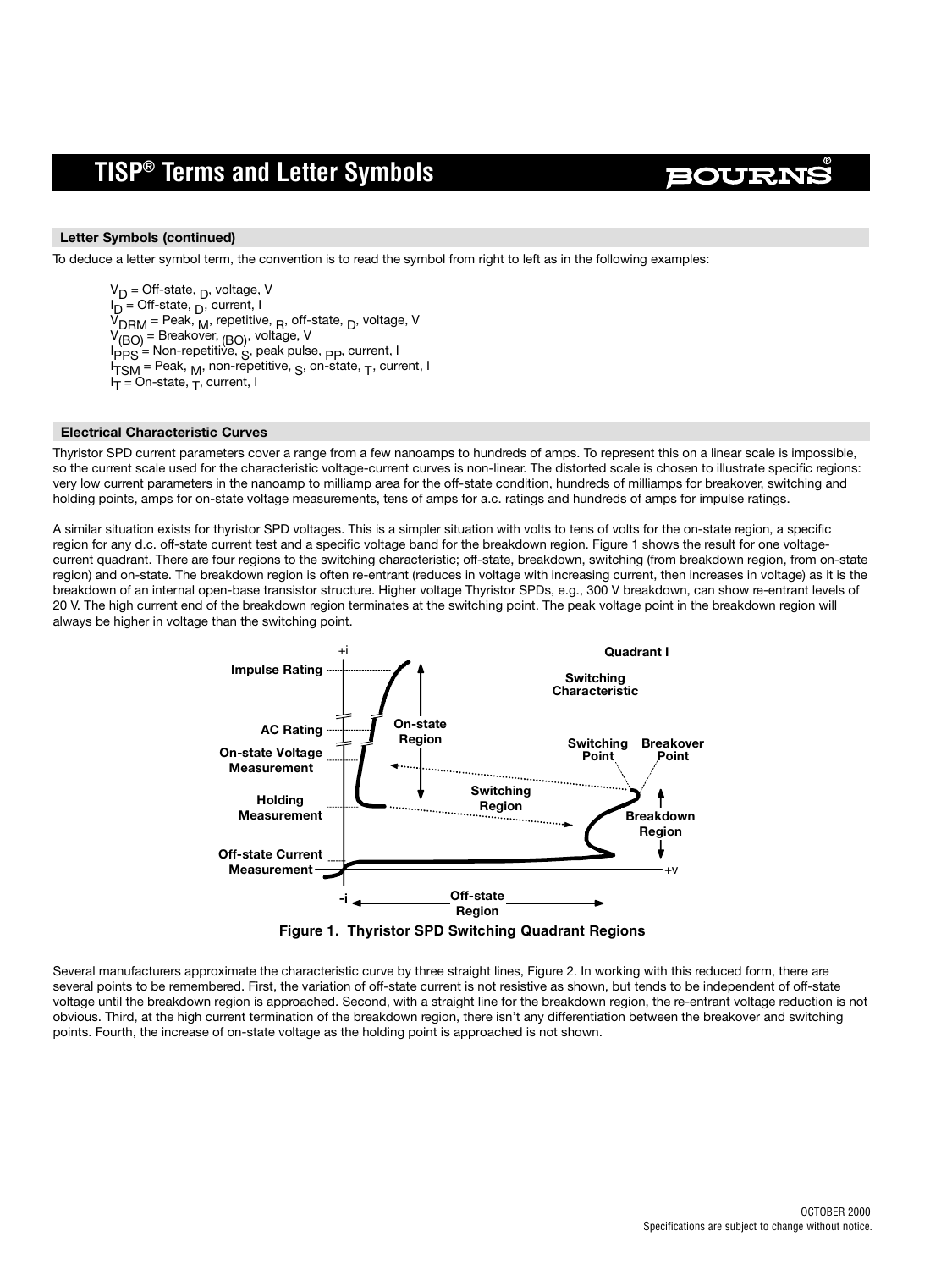## BOURN

**Electrical Characteristic Curves (continued)**



**Figure 2. Straight Line Approximation of Thyristor SPD Switching Quadrant Regions**

Figure 3 shows the essential ratings and characteristic values for the voltage current characteristic from C62.37. One C62.37 rating, the peak repetitive on-state current, ITRM, is not shown in Figure 3 as this would be normally covered by the long term, 1000 s, ITSM value. Most data sheets will give two breakover voltage values ( $V_{(BO)}$ ); one for a.c. conditions and the other for impulse conditions. The impulse  $V_{(BO)}$  test conditions may be a specific waveshape of given peak current, I<sub>PP</sub>, or an equivalent di/dt ramp (See M. J. Maytum, K. Rutgers & D. Unterweger "Lightning surge voltage limiting and survival properties of telecommunication thyristor-based protectors", IEEE/ESD Association, *1994 Electrical Overstress/Electrostatic Discharge Symposium Proceedings*., ISBN 1-878303-51-1, EOS-16, pp 4.6.1-4.6.11, Las Vegas, Nevada).



**Figure 3. Thyristor SPD Switching Quadrant Regions with Letter Symbols**

## **Comparison of TISP® and C62.37 Parameters**

Bourns TISP® (Totally Integrated Surge Protector) thyristor SPDs are designed and manufactured at its Power Innovations facility. Production of these devices started in 1982 and today, both fixed voltage and gated products are produced. The standard TISP® parameters align with C62.37 apart from the impulse current rating parameter. The characteristic curves are shown in Figure 4 and the table below lists the single parameter difference.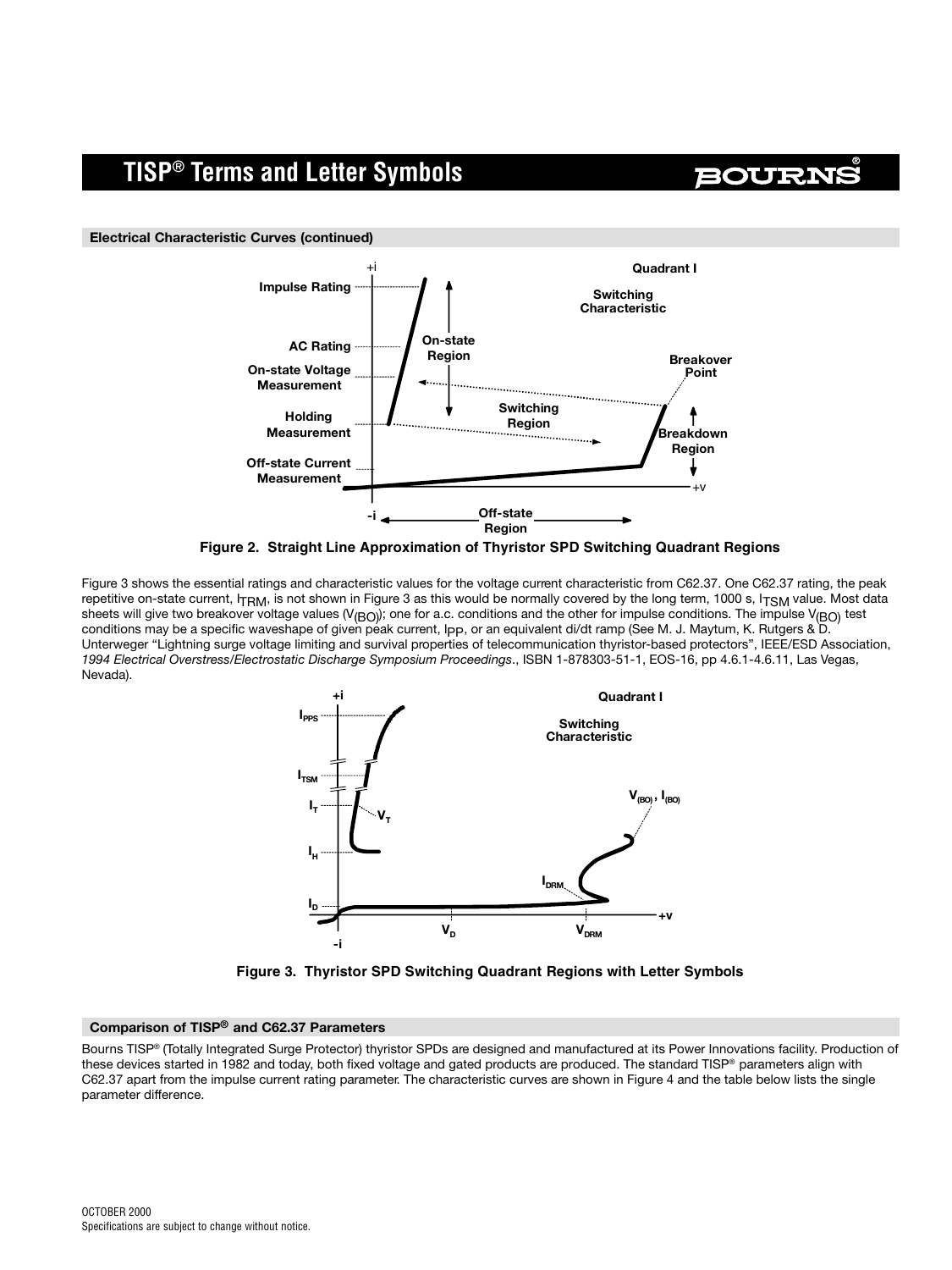**BOURN** 



**Figure 4. Comparison of TISP® and C62.37 Switching Quadrant Parameters**

## **Differences between TISP® and C62.37 Terms and Letter Symbols**

| TISP $^\circledR$                          | C62.37           |                                   |               |
|--------------------------------------------|------------------|-----------------------------------|---------------|
| TERM                                       | <b>SYMBOL</b>    | TERM                              | <b>SYMBOL</b> |
| Non-repetitive peak on-state pulse current | <sup>I</sup> TSP | Non-repetitive peak pulse current | <b>PPS</b>    |

### **Comparison of Manufacturer A and C62.37 Parameters**

The fixed voltage products from this manufacturer originally were negative breakdown slope devices, but now the majority are positive breakdown slope devices like the Bourns TISP®. A straight line characteristic approximation is used and there are several term and symbol differences from the C62.37 standard. The characteristic curves are shown in Figure 5 and the table below lists the parameter differences.



**Figure 5. Comparison of Manufacturer A and C62.37 Switching Quadrant Parameters**

.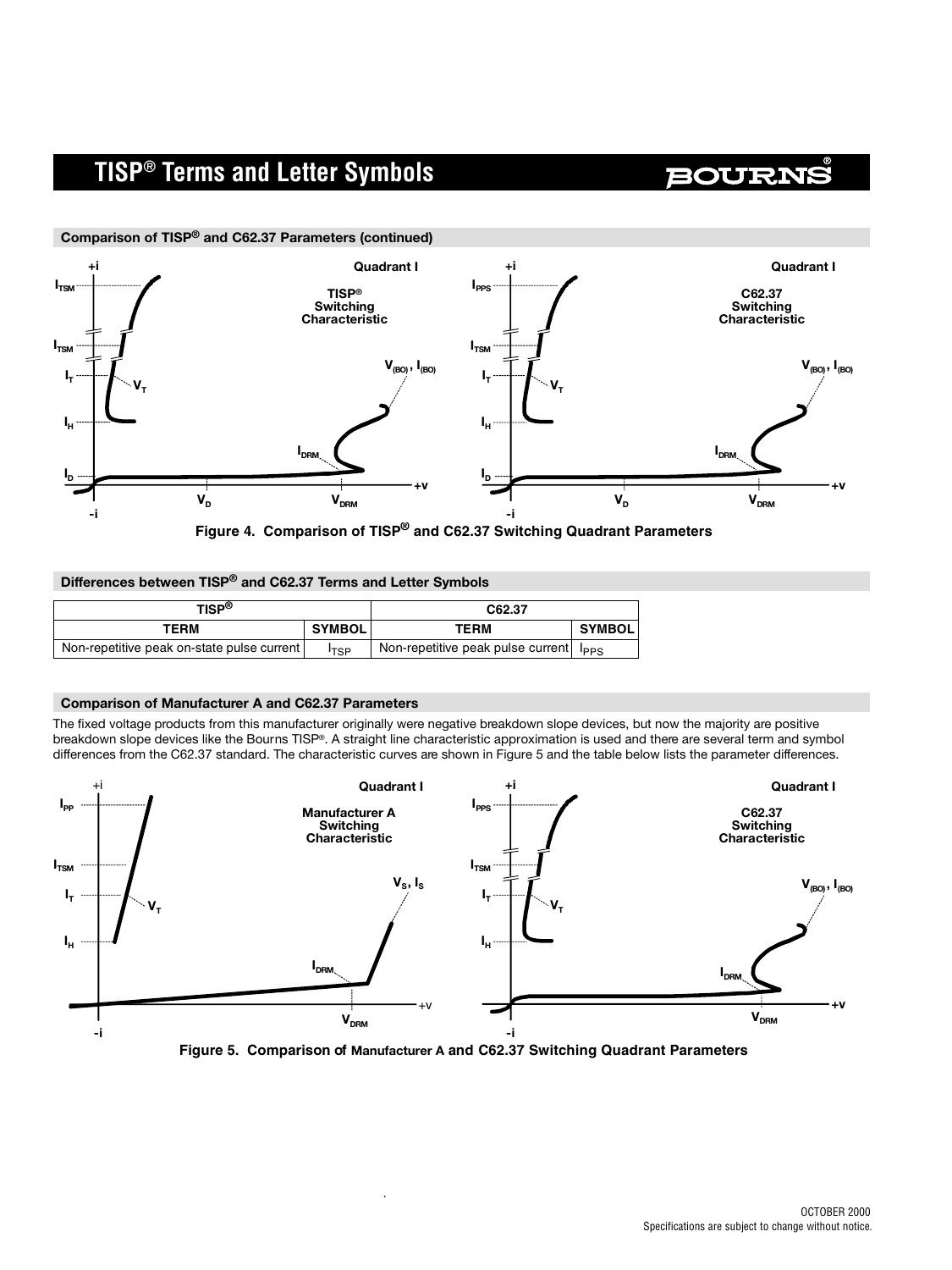## BOURN

| <b>Manufacturer A</b>        |                  | C62.37                               | $TISP^{\circledR}$        |                   |
|------------------------------|------------------|--------------------------------------|---------------------------|-------------------|
| <b>TERM</b>                  | <b>SYMBOL</b>    | <b>TERM</b>                          | <b>SYMBOL</b>             | <b>SYMBOL</b>     |
| Peak pulse current           | Ipp              | Non-repetitive peak pulse current    | <b>PPS</b>                | <sup>I</sup> TSP  |
| Peak one cycle surge current | <sup>I</sup> TSM | Non-repetitive peak on-state current | <sup>I</sup> TSM          | <sup>I</sup> TSM  |
| Peak off-state voltage       | V <sub>DRM</sub> | Repetitive peak off-state voltage    | $\mathsf{v}_\mathsf{DRM}$ | V <sub>DRM</sub>  |
| Leakage current              | <b>PDRM</b>      | Repetitive peak off-state current    | 'DRM                      | <b>PDRM</b>       |
| Switching voltage            | $V_{\rm S}$      | Breakover voltage                    | $V_{(BO)}$                | $V_{(BO)}$        |
| Switching current            | ۾ا               | Breakover current                    | (BO)                      | <sup>I</sup> (BO) |

### **Differences between Manufacturer A and C62.37 Terms and Letter Symbols**

Users are advised to carefully check parameter test conditions and measurement technique to confirm the equivalence of the above.

### **Comparison of Manufacturer B and C62.37 Parameters**

The use of V<sub>R</sub> type letter symbols and terms like stand-off are a heritage from TVS diodes. Where a V<sub>BR</sub> value is quoted, in most cases the TISP® V<sub>DRM</sub> value is equivalent. A combination of two straight lines and a curved line are used for the characteristic curve. There are several term and symbol differences from the C62.37 standard. The characteristic curves are shown in Figure 6 and the table below lists the parameter differences.



**Figure 6. Comparison of Manufacturer B and C62.37 Switching Quadrant Parameters**

### **Differences between Manufacturer B and C62.37 Terms and Letter Symbols**

| <b>Manufacturer B</b>                      |                  | C62.37                               |                        | $TISP^{\circledR}$     |
|--------------------------------------------|------------------|--------------------------------------|------------------------|------------------------|
| <b>TERM</b>                                | <b>SYMBOL</b>    | <b>TERM</b>                          | <b>SYMBOL</b>          | <b>SYMBOL</b>          |
| Peak pulse current                         | Ipp              | Non-repetitive peak pulse current    | <b>IPPS</b>            | I <sub>TSP</sub>       |
| Non repetitive surge peak on-state current | <sup>I</sup> TSM | Non-repetitive peak on-state current | <sup>I</sup> TSM       | <sup>I</sup> TSM       |
| Leakage current at stand-off voltage       | <sup>I</sup> BM  | Off-state current                    | םי                     | םי                     |
| Stand-off voltage                          | V <sub>RM</sub>  | Off-state voltage                    | V <sub>D</sub>         | V <sub>D</sub>         |
| Continuous reverse current                 | ΙŖ               | Repetitive peak off-state current    | <b>IDRM</b>            | <b>PDRM</b>            |
| Continuous reverse voltage                 | V <sub>R</sub>   | Repetitive peak off-state voltage    | <b>V<sub>DRM</sub></b> | <b>V<sub>DRM</sub></b> |
| Breakdown current                          | <sup>I</sup> BR  | Breakdown current                    | I(BR)                  | I(BR)                  |
| Breakdown voltage                          | $V_{\sf BR}$     | Breakdown voltage                    | $V_{(BR)}$             | $V_{(BR)}$             |
| Breakover current                          | <sup>I</sup> BO  | Breakover current                    | I(BO)                  | I <sub>(BO)</sub>      |
| Breakover voltage                          | V <sub>BO</sub>  | Breakover voltage                    | $V_{(BO)}$             | $V_{(BO)}$             |

Users are advised to carefully check parameter test conditions and measurement technique to confirm the equivalence of the above .